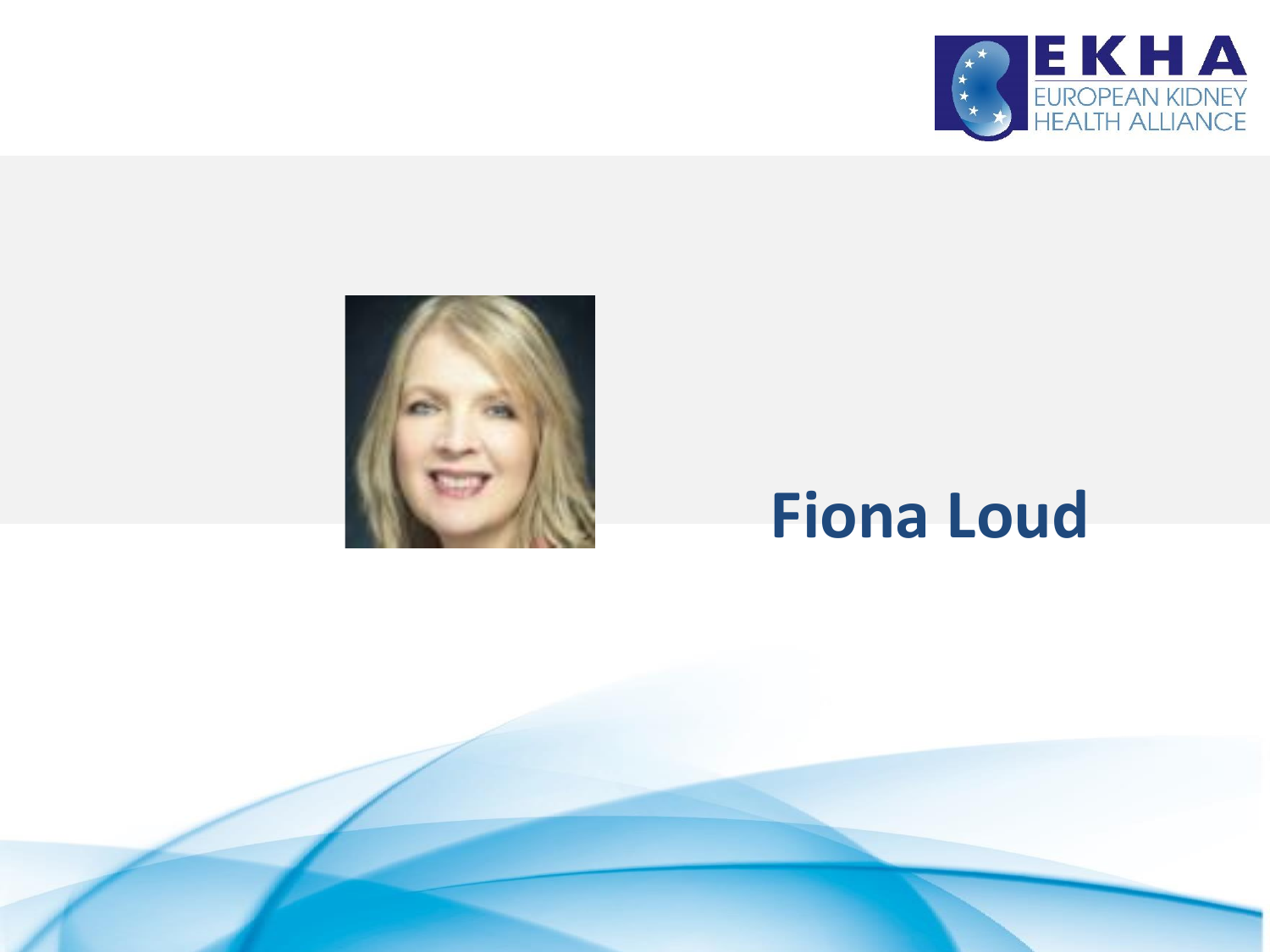

## Kidney Care UK

European Kidney Health Forum Patient Views Fiona Loud, Policy Director www.kidneycareuk.org

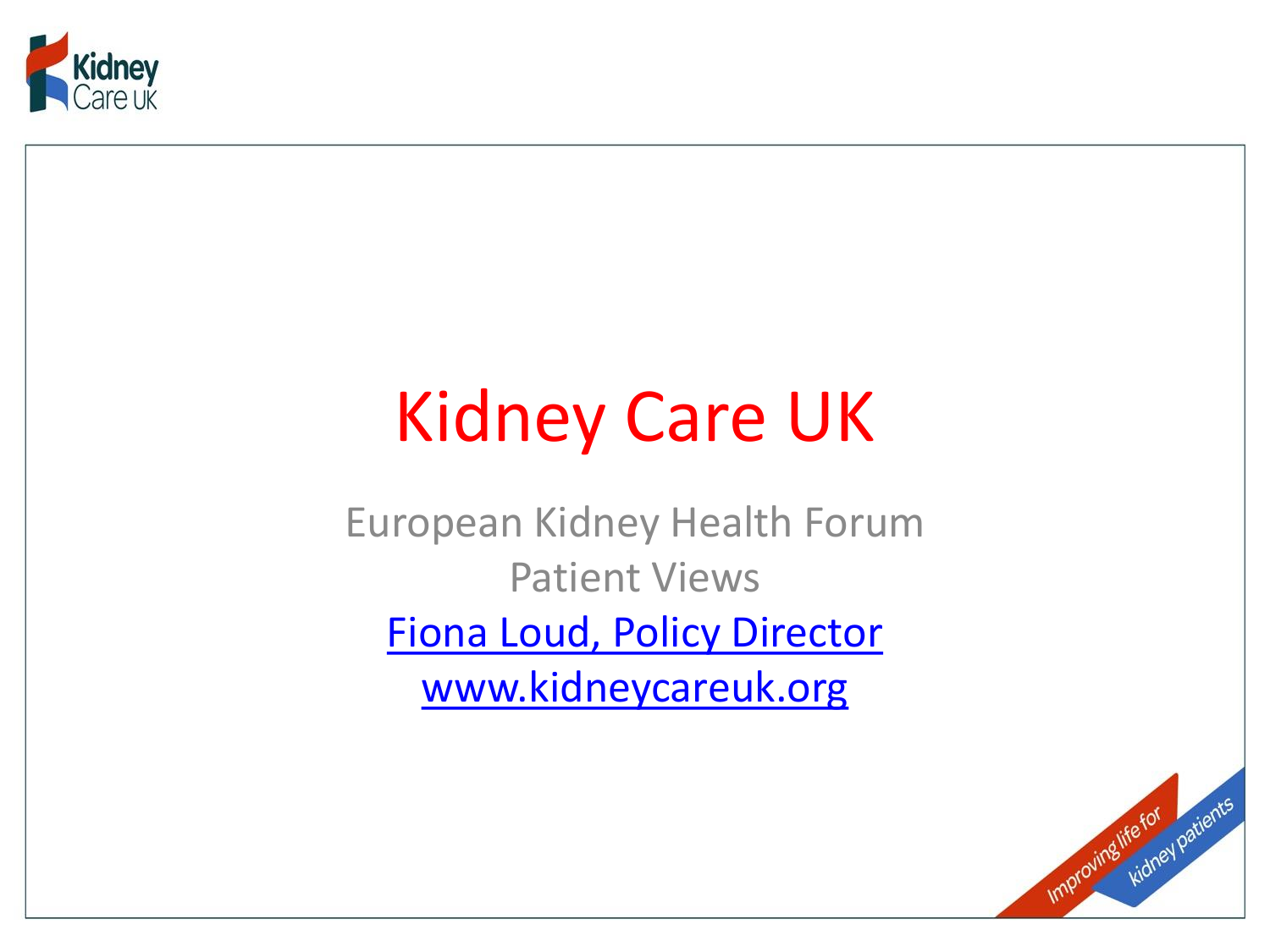# Kidney Giving Total Patient Support

#### How we help Patients and their Families

#### **Promote the welfare of people with kidney disease**

- Providing financial assistance
- Delivering support and advice
- Holidays and respite

**Campaigning to improve the lives and choices of kidney patients**

- Informing policy and practice
- Supporting a strong kidney community

**Educating and informing patients, the public and healthcare professionals about kidney disease**

- All forms of kidney disease and associated disorders
- Prevention and early intervention

#### **Improve the quality and access to care**

- Grants to hospitals
- Funding staff
- Patient–centred research to improve quality and practice

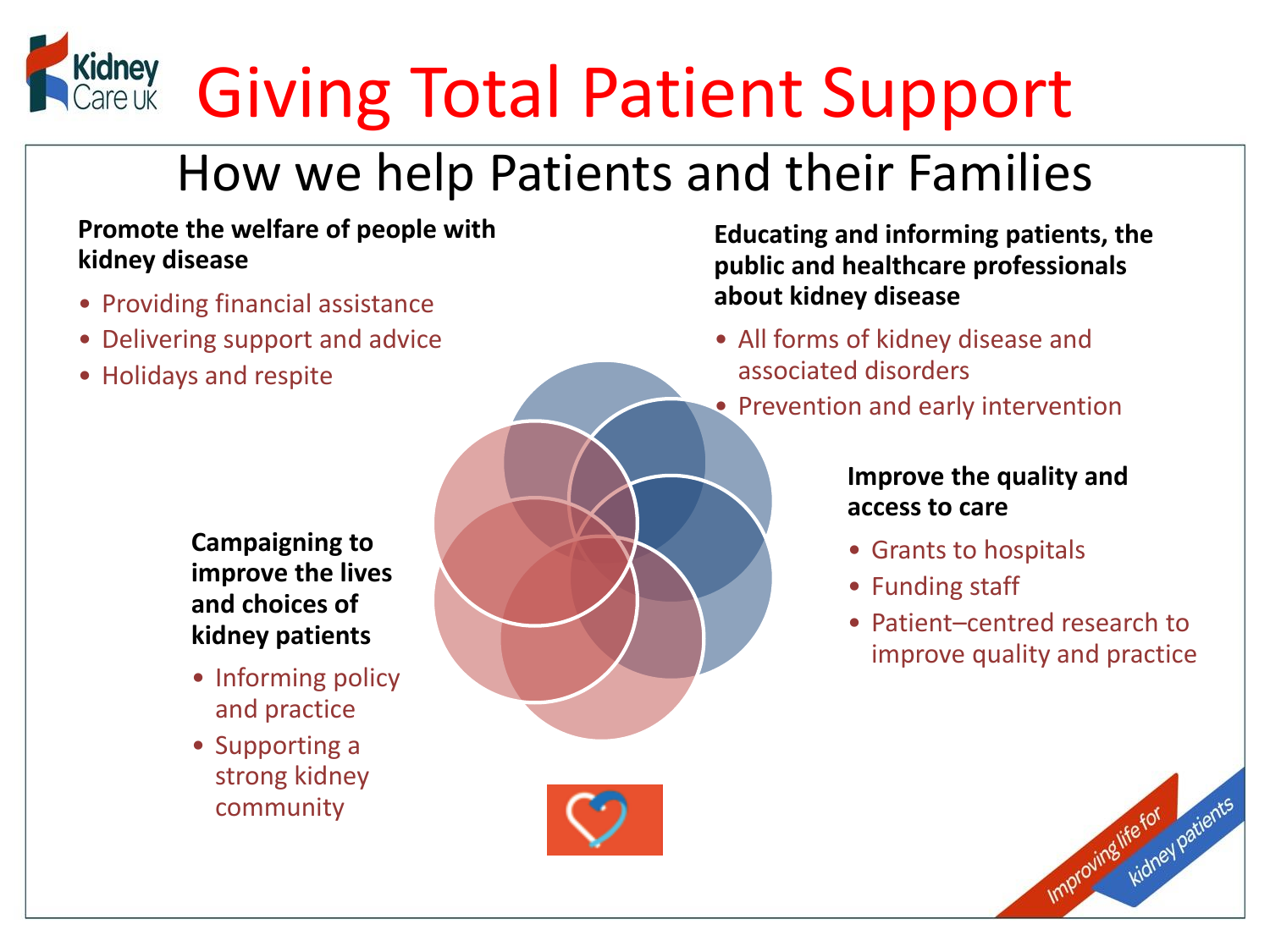

## Good kidney function is vital to a

## healthy life

- Moderate to severe kidney disease affects about 6% of the UK population, all stages 10%
- Kidneys can be damaged by diabetes and high blood pressure, so regular checks (blood & urine) are important
- Recent CKD audit in England & Wales of 1,000 practices shows routine checks not done well enough on people at risk
- Low awareness

<https://bit.ly/2qYYWAb> - CKD Audit <https://bit.ly/2HmwCme> - human cost of CKD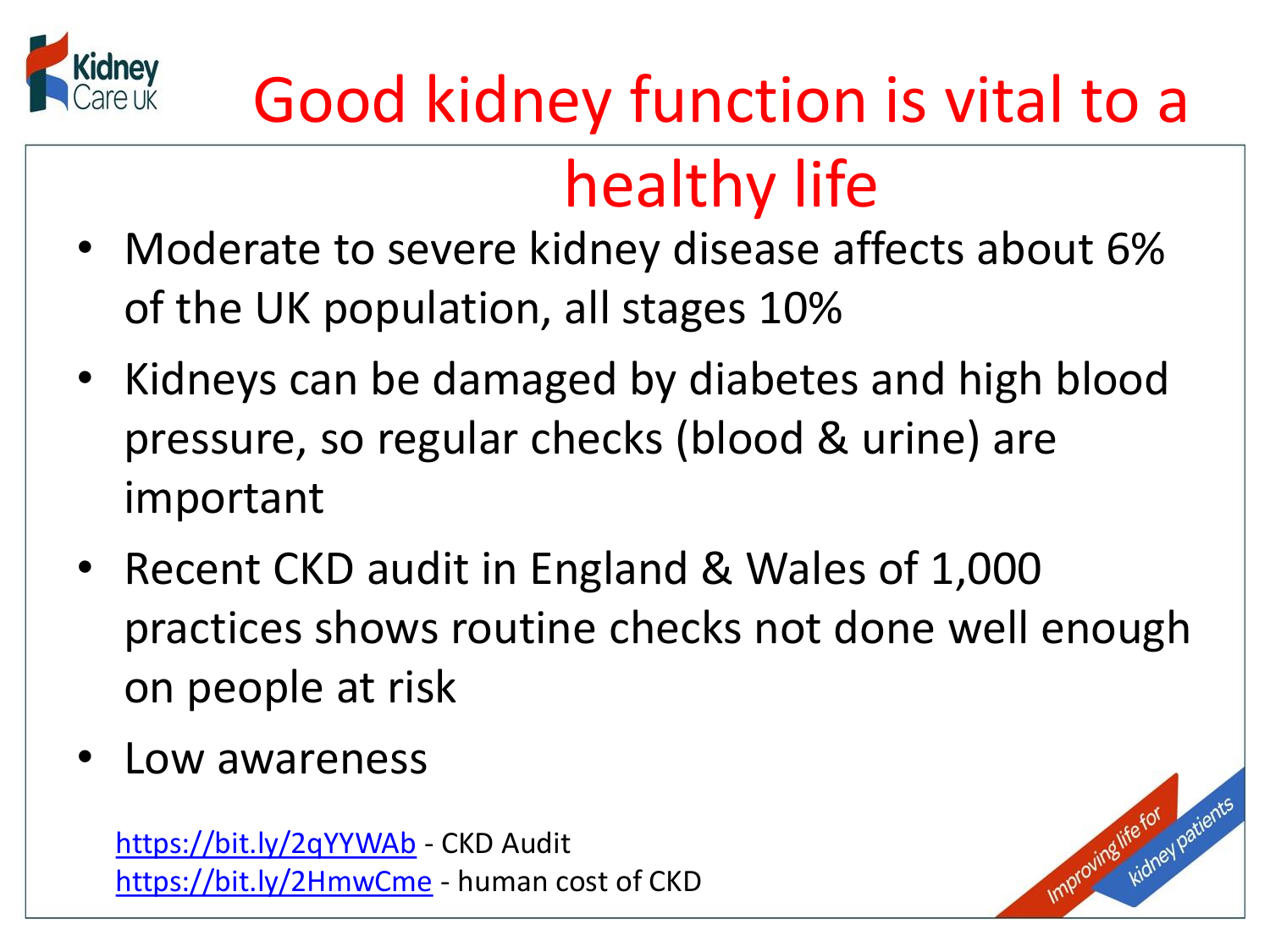

#### **Summary findings of patient outcomes**

Patients with chronic kidney disease and moderate to severe function impairment

- 1. For every 100 patients, there are 38 unplanned admissions per year.
- For every 100 patients, there are 7 AKI events occurring at time of admission per year.
- For every 100 patients, there are 6 CV events per year.
- For every 100 patients, there are 2 admissions to the ICU per year.
- For every 100 patients, there are 7 deaths per year.
- Detection, prevention of deterioration and personalised info is essential
- For some people kidney disease results in kidney failure which greatly reduces quality of life, affects physical and mental health and is very expensive (£1.5bn)
- 60,000 in the UK, just under  $\frac{1}{2}$  on dialysis which is at least 3 times a week, 4 hours a time, for only  $10\%$ normal kidney function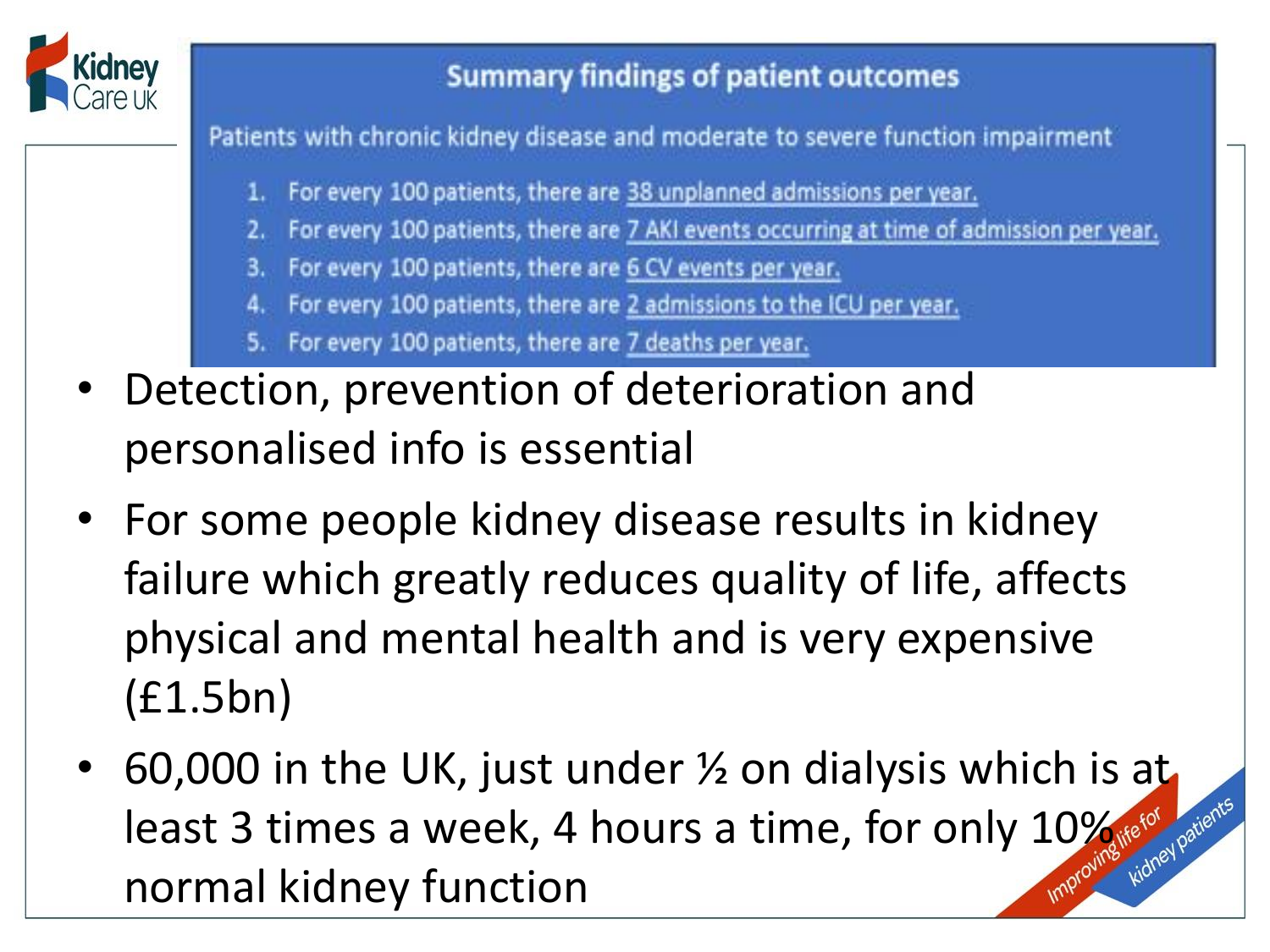



Rare disease, pre eclampsia, & kidney cancer 5 years on dialysis

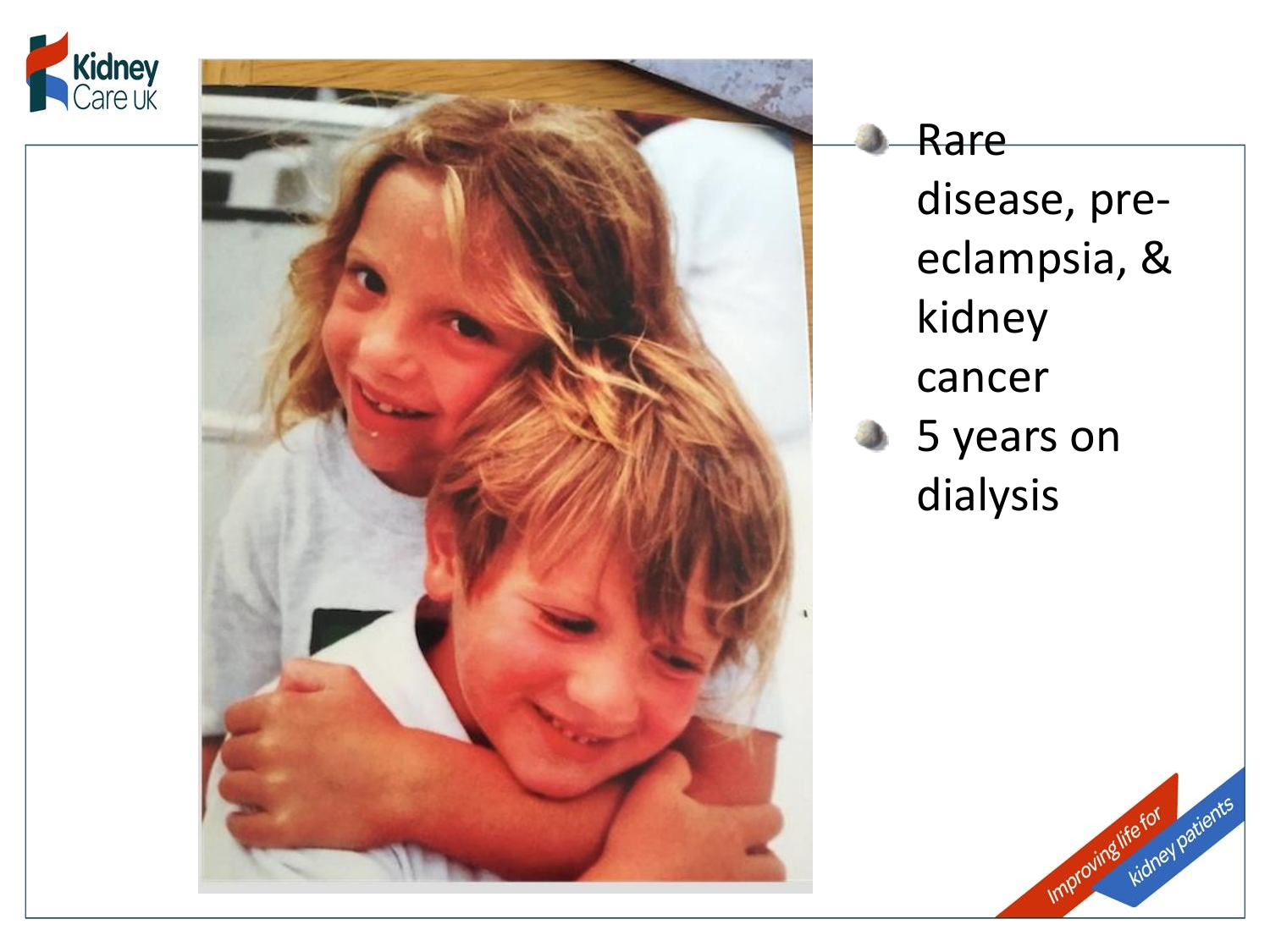

- One third of donations in the UK are from living donors(about 1,000 pa including altruistic donors)
- A vital option for people who do not have time to wait as they are very ill on dialysis, or children
- Numbers are falling but innovations like the living donor sharing scheme are working well
- Barriers include awareness, not knowing how to approach & concern for family members, process delays
- For me, after 5 years I received a living donation from my husband in Dec 2006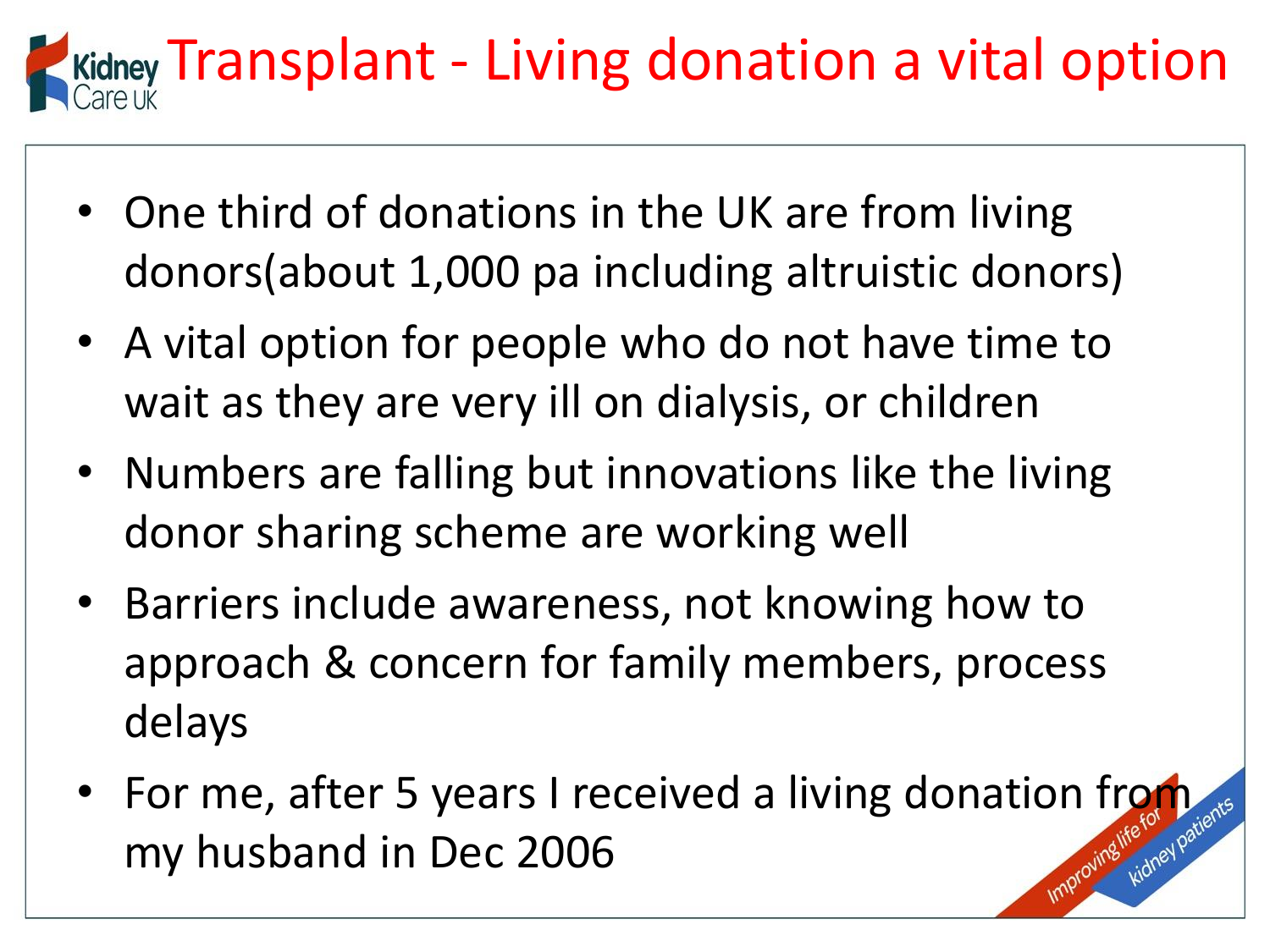

### treatment

- 2017/2018, 1,575 deceased donors a record, but
- 4,700 have died waiting for a transplant in the last 5 years – that is 3 a day
- In the UK, 250,000 people a year die, but only 5,000- 7,000 will become donors
- 4 in 10 families who could donate say no, rising to 7 in 10 from a black or Asian background

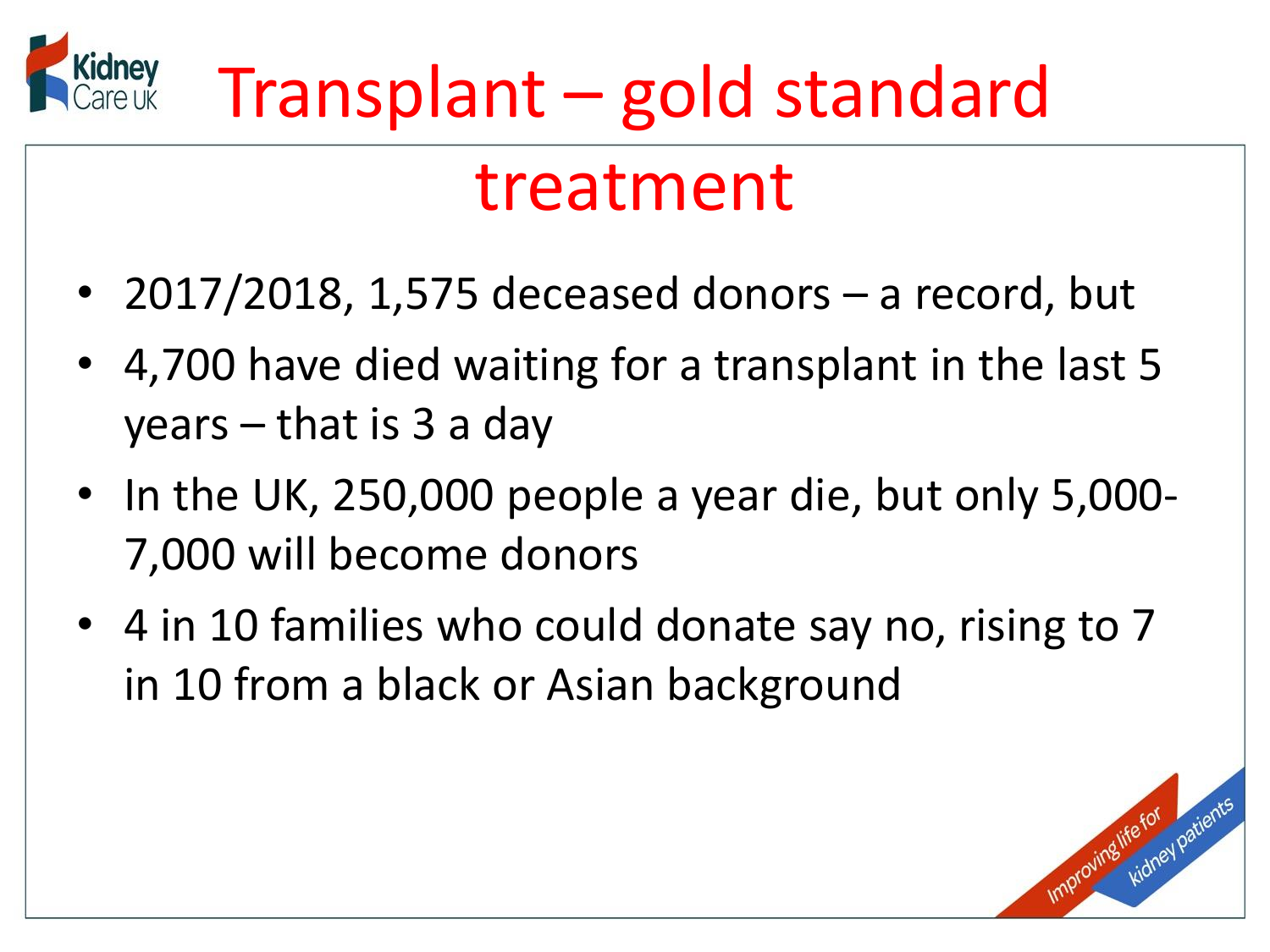

- "Presumed consent" means you are an organ donor unless you have opted out in life
- Soft opt-out means your family retain the right to over-ride that presumed decision
- Introduced in Wales in 2015
- Results are promising, with higher consent at 24.3 donors pmp <https://bit.ly/2qRPyyP>
- Possible in England following government announcement and consultation on how to bring it in
- National conversation is also slowly increasing numbers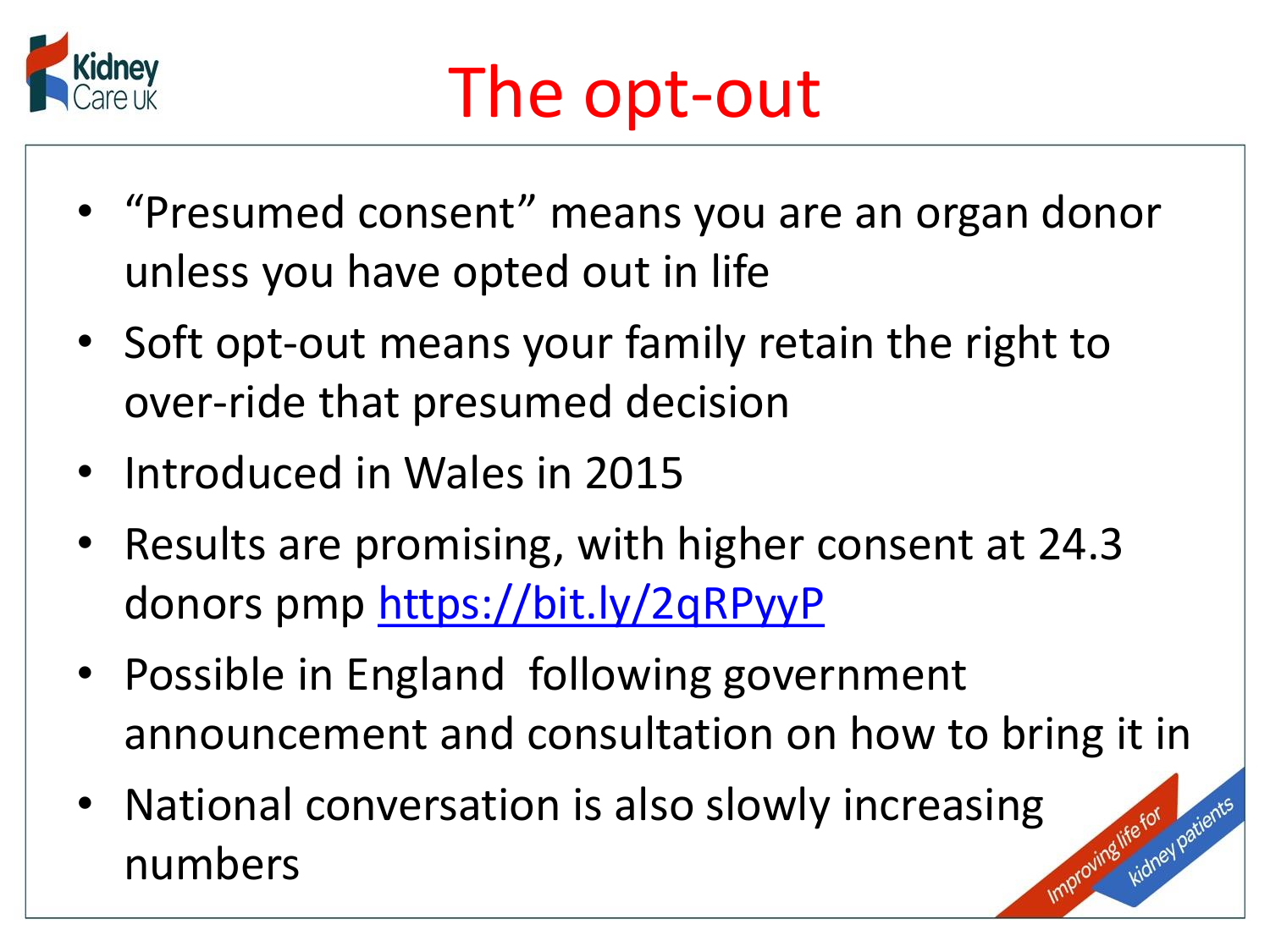

• Associated with higher levels of donation

- BUT for success this must go alongside:
	- More education for the public and in schools
	- Adequate resources such as operating theatres and surgeons
	- Support and honouring of donors and their families

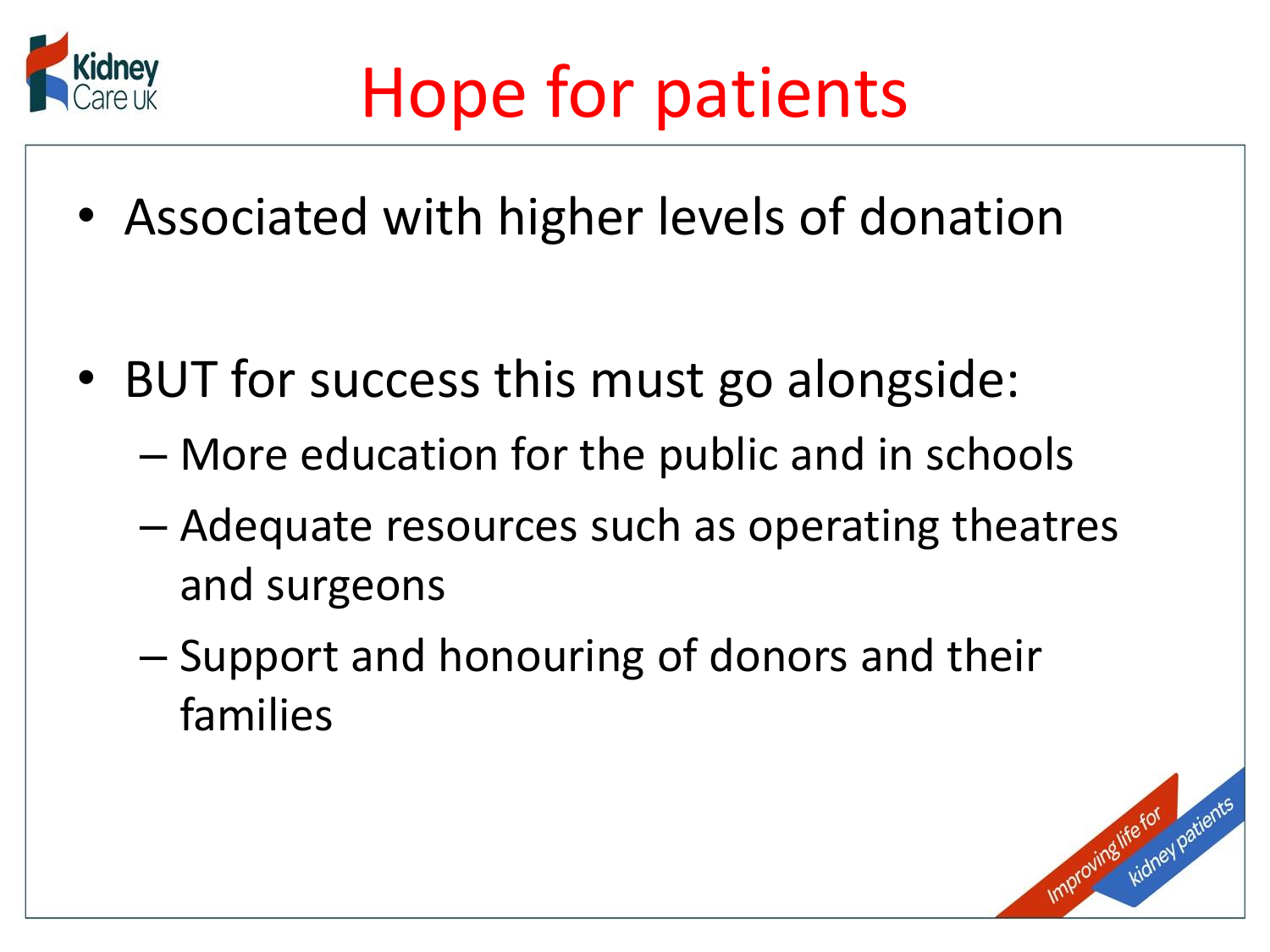

### Brexit

Reciprocal healthcare for dialysis across the EU Organ sharing Research & rare diseases



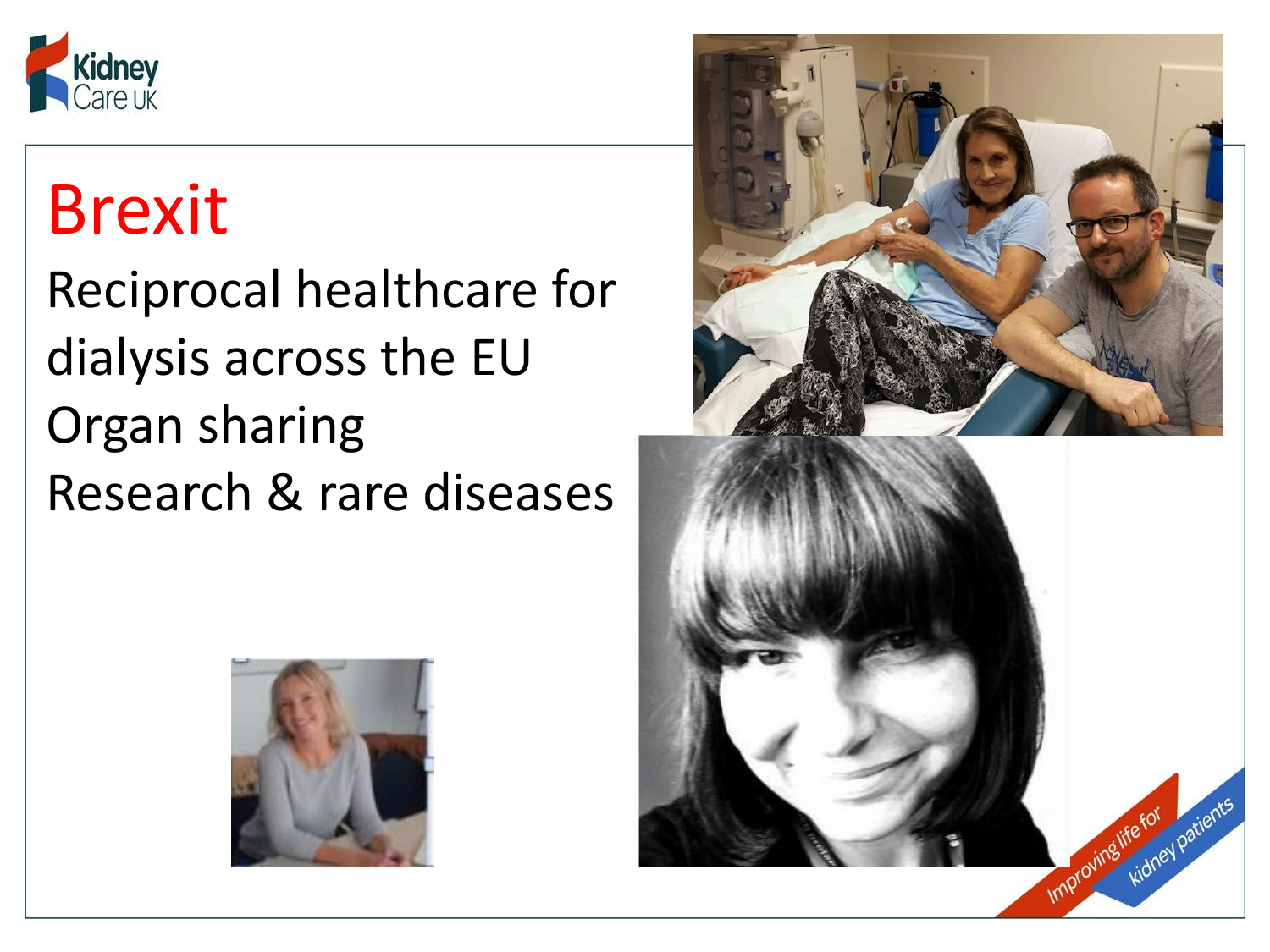